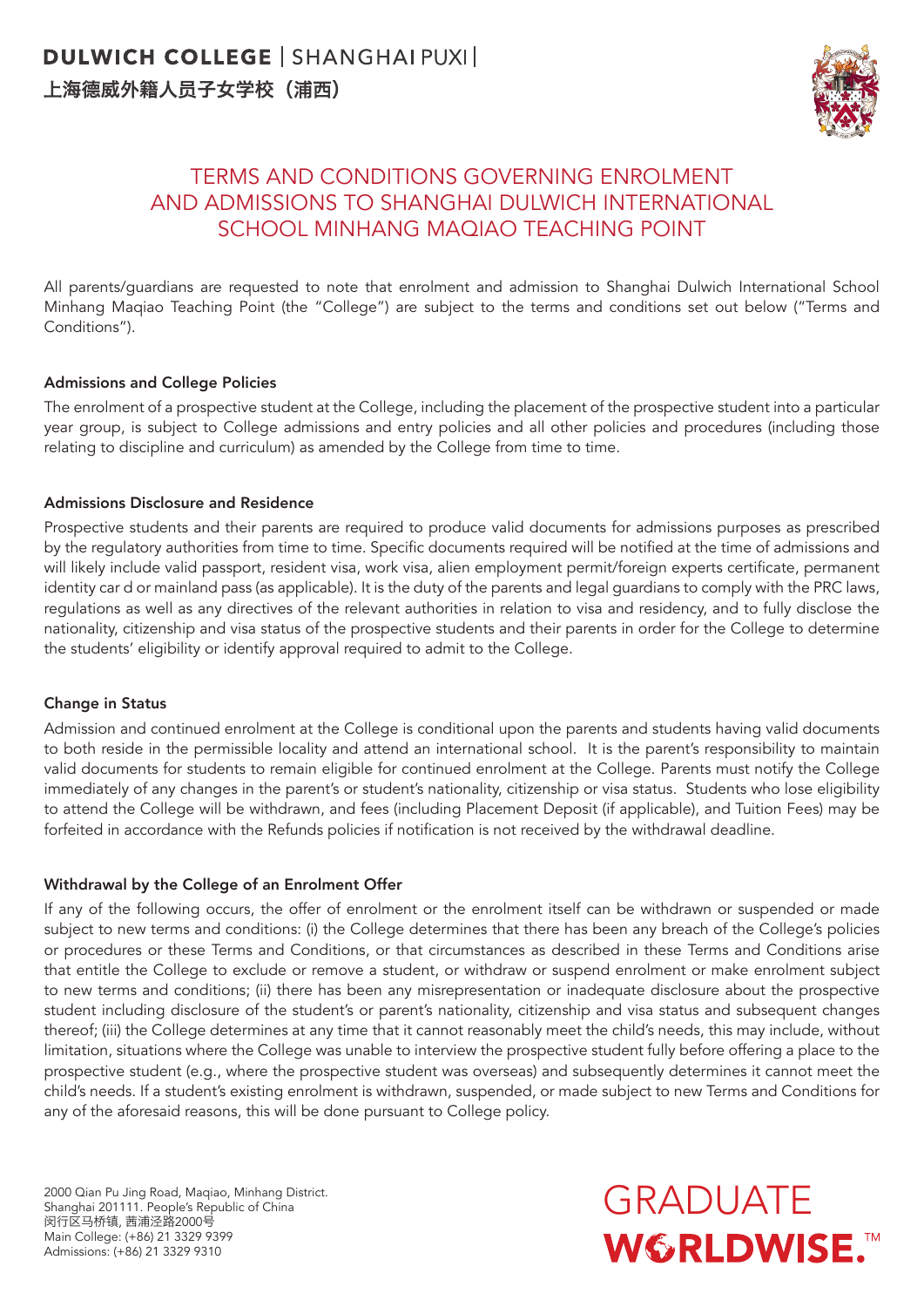上海德威外籍人员子女学校(浦西)



#### Withdrawal by Parent/Guardian

If a parent/guardian desires to withdraw a child for any reason from the College, that parent/guardian shall deliver a written withdrawal notice to the College: (i) by 15th October for withdrawal from or at any time in Term 2 of the school year; (ii) by 31st January for withdrawal from or at any time in Term 3 of the school year; or (iii) by 1st April for withdrawal at the end of Term 3 of the school year or from or at any time in Term 1 of the following school year. If a written withdrawal notice is delivered to the College during a College holiday it will be deemed received by the College on the first day in session following the holiday.

#### Tuition Fee Refund Policies

A full term's Tuition Fees are payable for any term during which the student is in attendance be it for part or all of that term, and for the term for which inadequate withdrawal notice is given. If adequate withdrawal notice is given, the balance amount of the Tuition Fees paid will be refunded after deducting a 5% surcharge per term attended by the student in the school year from which the student is withdrawn (5% surcharge only applicable to payment on annual basis). If late withdrawal notice is given, the balance amount of the Tuition Fees paid will be refunded after deducting (i) the Tuition Fees for the term withdrawn late and (ii) a 5% surcharge per term attended by the student in the school year from which the student is withdrawn and for the term withdrawn late (5% surcharge only applicable to payment on annual basis); if Tuition Fees have not been paid they shall remain due and payable. In respect of students enrolled prior to school year 2014/15 only, the Placement Deposit shall be used to offset the foregoing sums due arising from late withdrawal and the parents/ guardians remain liable should there be any shortfall.

The College requires firm commitment for enrolment after the applicable withdrawal deadline, therefore once an enrolment place has been reserved, full Tuition Fees for the relevant first term will be due and any withdrawal from that term shall be treated as late withdrawal. All Tuition Fees and charges are subject to variation at any time and the rates shown to a parent/ guardian may not be the rates applicable on the date when a place is offered or when withdrawal is made.

| Refund Schedule of Tuition Fees Paid |                                       |                                        |                                        |                                      |  |
|--------------------------------------|---------------------------------------|----------------------------------------|----------------------------------------|--------------------------------------|--|
|                                      | Written Notice On or<br>Before 1- Apr | Written Notice On or<br>Before 15- Oct | Written Notice On or<br>Before 31- Jan | Written Notice On or<br>After 1- Feb |  |
| <b>Annual Fees</b>                   | 100%                                  | 65%                                    | 30%                                    | 0%                                   |  |
| Term 1 Fees                          | 100%                                  | 0%                                     | N.A.                                   | N.A.                                 |  |
| Term 2 Fees                          | N.A.                                  | 100%                                   | 0%                                     | N.A.                                 |  |
| Term 3 Fees                          | N.A.                                  | N.A.                                   | 100%                                   | 0%                                   |  |

\* For illustration purposes only, kindly refer to the policies set out above.

#### Miscellaneous Charges

Parents/Guardians in addition agree to pay the Resource Fee, School Lunch charges, School Bus Service charges, School Trip fees and other miscellaneous charges required for school. The terms of payment and if applicable the terms of refund will be notified by the service providers or the College whether via the Fee Schedule, invoice or other methods.

#### Attendance Conditional Upon Full Payment

The parent/guardian accepts that a student's entitlement to begin or continue classes at the College is conditional upon payment in full of each term's Tuition Fees and all other charges for which the parent/guardian is liable including all charges set out in the Fee schedule for the relevant school year and other charges notified to the parent/guardian from time to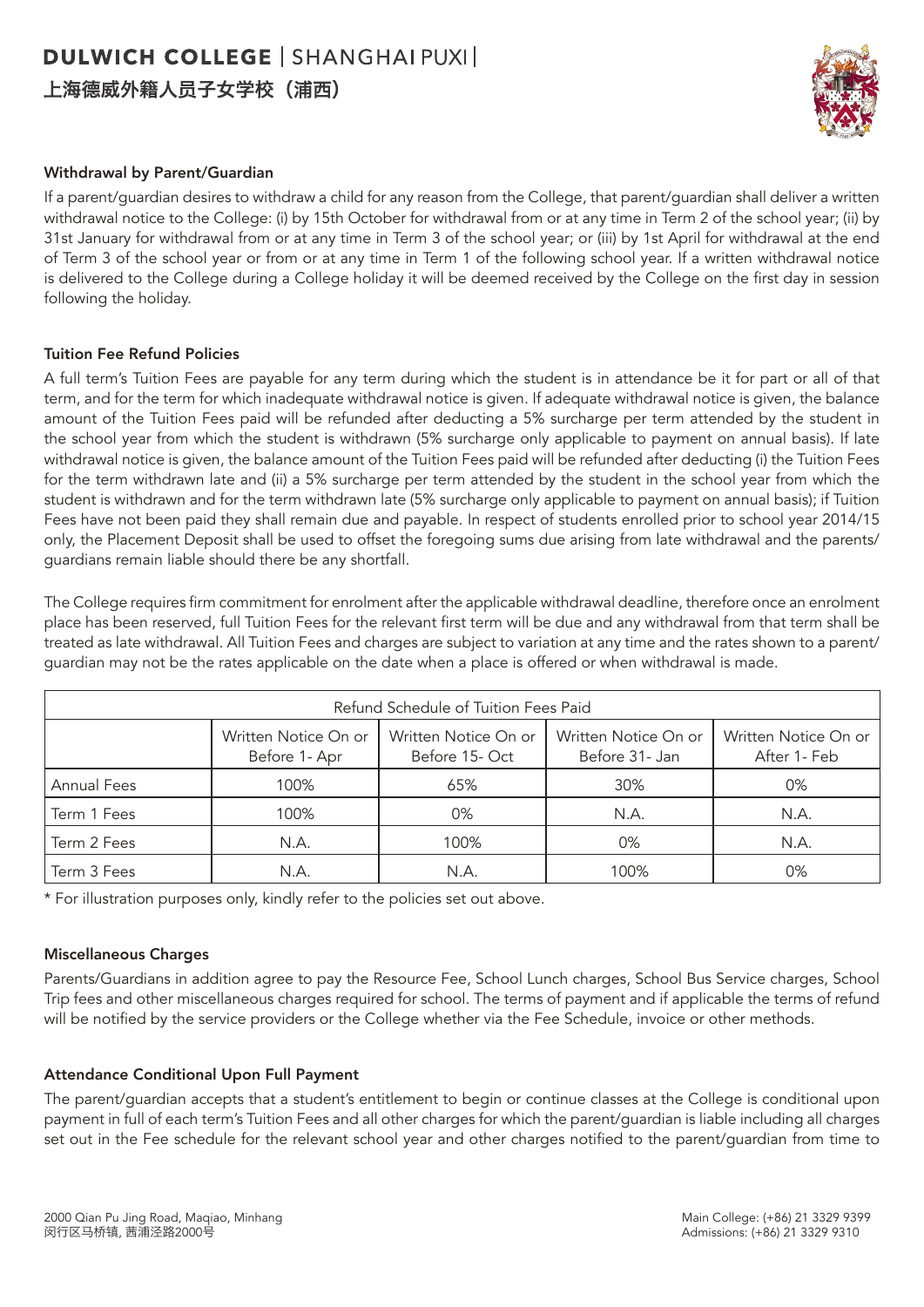### **DULWICH COLLEGE | SHANGHAI PUXI |** 上海德威外籍人员子女学校(浦西)



time via invoice or other methods. The parent/guardian shall take full responsibility to ensure that payment is made in full whether or not Tuition Fees and other charges are paid by the parent/guardian or the employer of one of the parents/ guardians.

#### Administration Charge for Late Payment

If the parent/guardian does not pay any type of fees or charges due to the College on time, a late payment administration charge of RMB 1,000 will be imposed for each late payment reminder issued by the College. That is, RMB 1,000 will be charged when the College issues the first reminder, and if fees or charges are still not paid after the first reminder, another RMB 1,000 will be charged if the College issues a second reminder. However, this administration charge will not apply to pre -approved payment plans agreed in writing by the College prior to the deadline for payment of the relevant fees or charges.

#### Payment in Foreign Currency

Fees are denominated in RMB. If any payment of any sum due to the College is made in a currency other than RMB then the payment shall be deemed to have been converted to RMB at the prevailing exchange rate published by the People's Bank of China at the time of payment. If there is any shortfall in an amount received by the College (including without limitation as a result of bank fees or foreign exchange conversion), the parent/guardian shall be liable to pay such shortfall to the College upon demand. The College shall also have the right to carry forward and add such shortfall to the next term's fees.

#### Exclusion for Non-Payment

In addition to any charges that may be imposed, the College reserves the right to exclude a student where parents/ guardians fail to pay in full the Tuition Fees or any other sum for which a parent/guardian is liable by the payment deadline. The College may also withhold any information, character references or property in the aforesaid circumstances. If the aforesaid circumstances persist or there are no reasonable prospects of payment by a parent/guardian, the College reserves the right to withdraw the student. Without prejudice to the College's rights, the College shall endeavour to take reasonable steps to ensure that any such act does not cause direct, identifiable and unfair prejudice to the legitimate rights and interests of the stud ent.

#### Personal Data

Parents/guardians hereby consent for themselves and on behalf of the student or prospective student with respect to the College's collection, disclosure, retention, use and sharing of personal data, in accordance with the applicable laws, policies, and agreements(if any), including photographs and videos, relating to the students and their parents and prospective students and their parents for the purposes of College's operations and activities consistent with the ethos and philosophy of the College, which form part of the learning and teaching and pastoral care, or which directly or indirectly advance the educational and development potential of the students, including without limitation public communication through the College's communication channels including the College's materials, brochures, websites, advertisements or press releases to provide information on the intended curriculum, academic testing results, or the College's academic, co-curricular, cultural and sporting activities and events, whether held by the College or in conjunction with or organised by other Dulwich Colleges, sister schools, or other schools located in or outside of the country in which the College is situated, unless such consent has been explicitly withheld by parents/guardians in writing.

Parents/guardians further agree to the College sharing personal data for the purposes stated above, Dulwich Colleges, sister schools, or other schools located in or outside of the country in which the College is situated, their professional partners and institutions, and any third-party service providers, such as cloud services and insurance providers, ("Third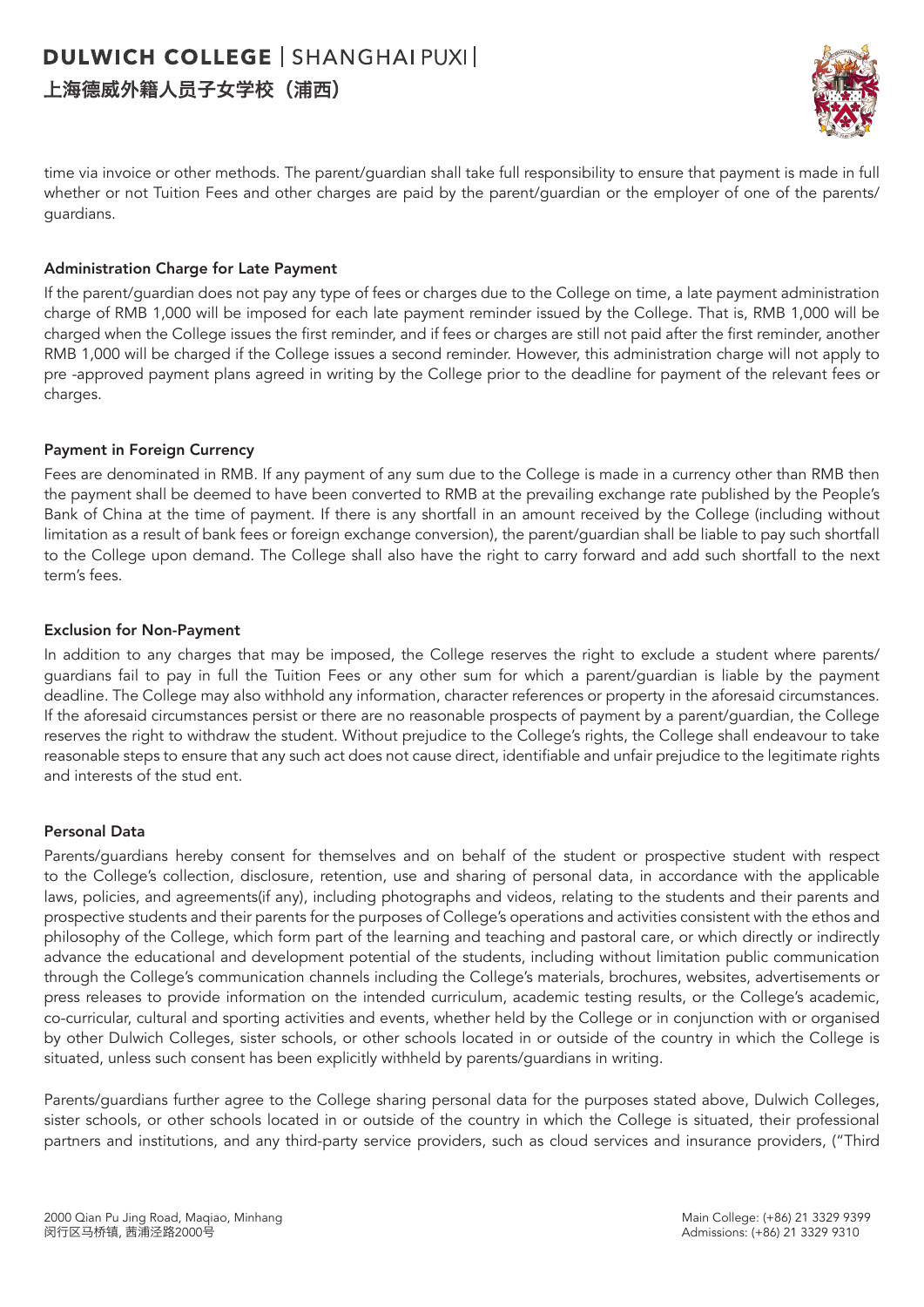### 上海德威外籍人员子女学校(浦西)



Party Service Providers") listed in the [College's Data Asset Register,](https://dcigroupadmin.sharepoint.com/:b:/t/DCSPXAMC/EU9Z1sE_tedPt_lRQZQW2P4BWjg17pKFMkzpSpE6pOF1WA?e=KLuWsP) as updated by the College from time to time. The College does not assume responsibility for the collection, use, processing and transfer of parents/students' personal data by the Third Party Service Providers if parents/students' directly provide such personal data to the Third Party Service Providers.

The College shall not be held accountable for any photos or videos of students participating in public events (e.g., sporting events, concerts, theater performances, etc.) taken by parents or members of the public and shared thereafter via social media or other means.

Please contact the College if parents/guardians have any questions with respect to their data privacy issues or wish to access, update any personal data.

#### Termination by the College

The College may at any time terminate this agreement and the prospective student's enrolment may be withdrawn or suspended or made subject to new terms and conditions on one term's written notice, or on less than one term's notice where the College has reason, in its opinion, to determine that permanent exclusion or removal is required. The College shall not take such action without good cause and, where possible, full consultation with a parent/guardian and the student (if in the College's opinion the student is of sufficient maturity and understanding). Exclusions shall be carried out according to College policy, which is available to parents/guardians. Parents/guardians have the right to appeal to the Board of Trustees on a decision to permanently exclude a student.

#### Parental Consent

If one parent/guardian of a child consents to or approves a course of action, both parents/guardians will be deemed to have given such consent or approval, and the College shall not be obliged to obtain the consent of both parents/ guardians. Where the need arises, the College may authorise the taking of such action as the College deems necessary or desirable in the circumstances, including obtaining medical examination or treatment of a child, calling for further medical or specialist advice or treatment or the removal of the child to a hospital or other location, all expenses thereby incurred being for the parent's/guardian's account. The College will endeavour to contact one or both parents/guardians in the above circumstances and endeavour to obtain their consent but where neither parent/guardian can be reasonably contacted or if the College deems that the circumstances do not reasonably allow for such contact to be made, the College is hereby authorised to take such action as it deems necessary or desirable in the interest of the child and the College.

#### College Liability

The College shall not be held liable or responsible for any personal or other injury or loss that a child, parent/guardian or any other person may sustain at any time:

- outside the College gates or premises including without limitation on the road, pavement or car parks outside the College, notwithstanding that College staff may be present or providing traffic control guidance at such location.
- within the College gates or premises unless such injury or loss is sustained during a College supervised activity and is directly and fully attributable to the fault or negligence of the College, the College officers or the College employees.

In particular, the parent/guardian acknowledges that some College activities including without limitation sporting and play time activities are important to the students' educational and developmental needs, but by their nature such activities may involve the risk of physical injury even though the College has taken reasonable steps to minimise the risk of injury anywhere, whether within or outside the College gates or premises, in connection with any unsupervised activity or any activity partly or wholly supervised or provided by any third party other than the College.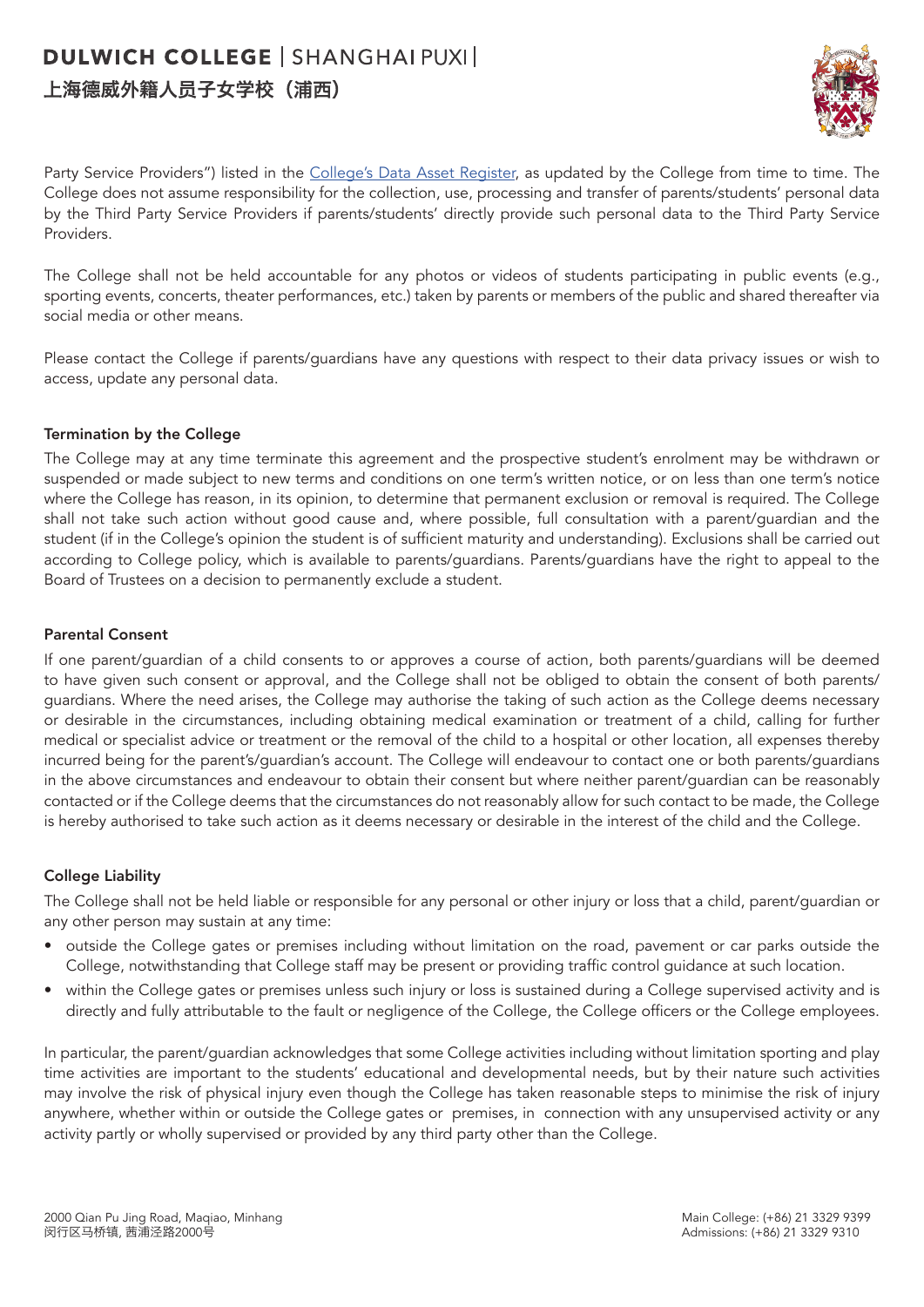上海德威外籍人员子女学校(浦西)



#### Force Majeure

Force majeure means any event or occurrence which prevents or delays a party from performing any or all of its obligations under this Terms and Conditions, and which arises directly from, or is directly attributable to acts, events, omissions or accidents which are unforeseeable and beyond the reasonable control of the party so prevented or affected, and may include acts of god, pandemic, earthquake, governmental act, war, fire, flood, explosion or civil commotion. The College shall not be liable to the parents for any delay or non-performance of its obligations under this Terms and Conditions arising as a direct result of an established force majeure event. The College will use reasonable efforts to mitigate the impact of the force majeure event and promptly resume the performance of those obligations impacted as soon as reasonably practicable. In the event of a force majeure event which prevents the College from delivering on campus learning, parents hereby consent to the College may make alternative arrangements without refund to parents, where practicable, to minimise disruption to students' education while complying with the requirements of relevant government authorities. The alternative arrangements may include change of the way that the curriculums are delivered, including adoption of e-learning. Such arrangement shall reflect the common practice then available, with an aim to ensure continuity of student's education and students' overall interests.

#### Internet Usage

Parents acknowledge that the College incorporates e-learning as part of its curriculum, either to supplement on campus learning or as a substitute when access to campus facilities becomes unfeasible for reasons outside the reasonable control of the College.

The parent agrees that they are aware of the relevant College Policies and they will take responsibility in monitoring the student's Internet usage. Parents agree that they will cause the student, in the e-learning organized by the College, to comply with the Constitution and laws of China, to show respect for social moralities, and not to engage in activities that may impair cybersecurity, endanger national security and interests, incite subversion of the state power or overthrow of the socialist system, incite splitting of the country, undermine national unity, advocate terrorism and extremism, ethnic hatred and discrimination, spread violent and pornographic information, fabricate and disseminate false information to disrupt economic and social orders, or infringe upon the reputation, privacy, intellectual property and other legitimate rights and interests of others.

Student shall not sub-license or permit use by any third party the e-learning accounts without the consent from the College.

Parents understand that granting permission the access of the communication equipment (including without limitation, microphone/speaker/camera) by the e-learning platform designated by the College may be desired under the e-learning environment, and further give consent that the students may be recorded in the synchronous sessions of e-learning. Parents should discuss with the College if they have any concerns about the student being recorded, or request participation in e-learning via audio-only.

#### Disclosure

Please note that it is important to declare in writing all medical, behavioral, emotional and other issues that might affect your child's life at the College. In the case of a child with special educational needs, the College shall have the right to assess at any time whether it can provide or continue to provide adequate educational care and provision. If your child has previously been asked to leave another school, this information must be provided. Failure to give full and frank disclosure in writing at any time during the application process shall entitle the College to withdraw or suspend the offer of enrolment or the enrolment itself or to make the offer or enrolment itself subject to new terms and conditions with immediate effect.

These Terms and Conditions are subject to amendment by the College and shall take effect within 30 days for the date written notice is given to a parent/guardian, whether by printed copy, email notification, website notification or otherwise.